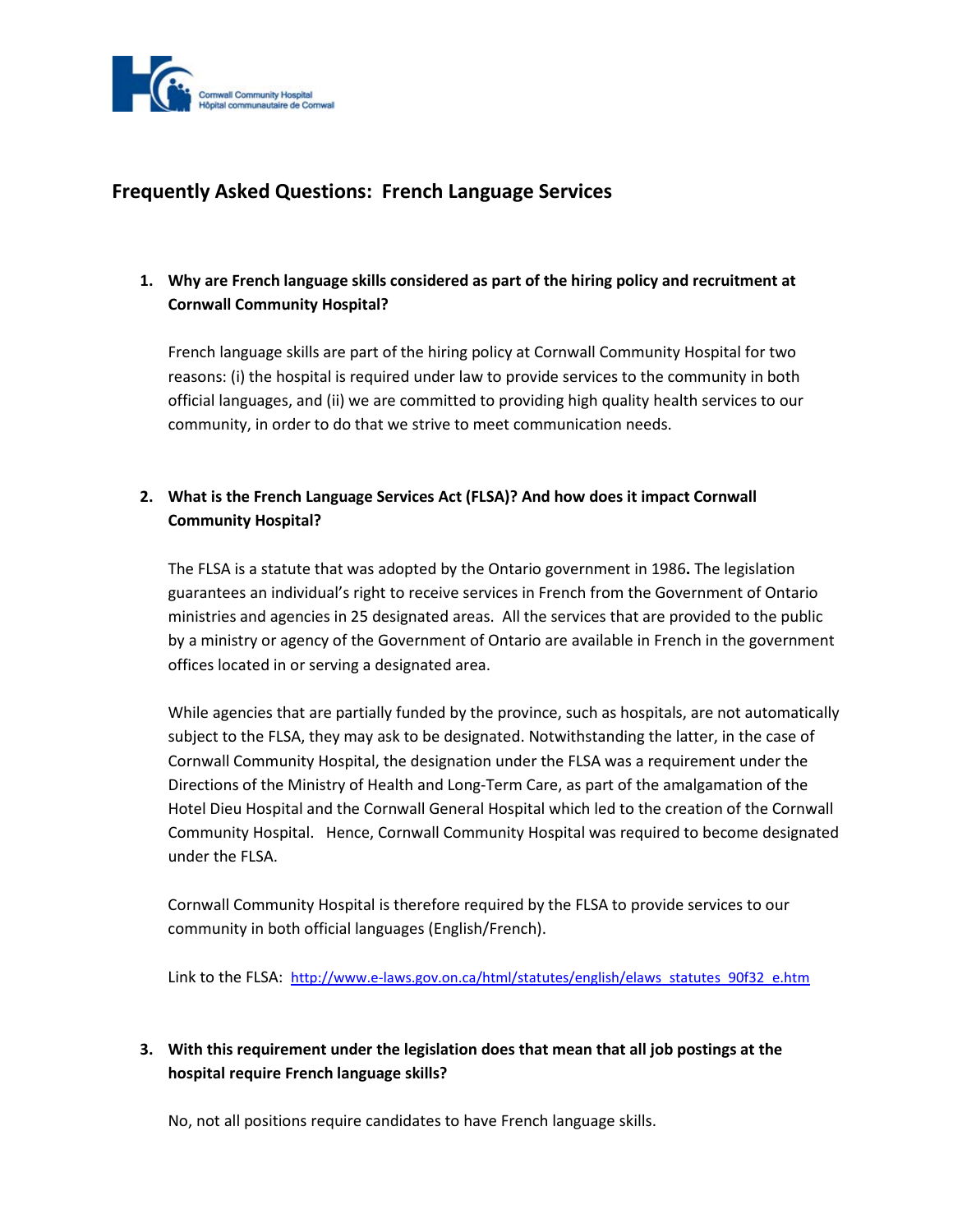Departments that have sufficient numbers of bilingual staff to fulfill the communication requirement are not required to hire candidates that have French language skills. In addition, French language skills are not a requirement for positions that do not have direct contact with the patients/community.

## 4. **How many vacancies were there at Cornwall Community Hospital in 2011 and how many of these vacant positions required French language skills? How many of these positions were filled by candidates with French language skills?**

In 2011 there were 217 positions to be filled. 132 of these positions were advertised as requiring French language skills and 57 were filled with candidates with the required French language skills.

### 5. **Why is there a discrepancy between the number of vacancies requiring French language skills and the number hired?**

This discrepancy exists because the hospital is often not successful in finding candidates that meet the clinical or professional requirements as well as the French language requirements. These positions are then filled with unilingual candidates.

## 6. **How many vacancies were there in the nursing departments in 2011 and how many of these vacant positions were filled internally?**

In 2011 there were 13 vacant (full-time) Registered Nurse vacancies. 12 of these vacancies were filled by internal staff (formerly part-time).

In 2011 there were 33 vacant (part-time) Registered Nurse vacancies. 20 of these vacancies were filled by internal staff.

In 2011 there was 1 vacant (full-time) Registered Practical Nurse (RPN) vacancy. This vacancy was filled with an internal candidate.

In 2011 there were 4 vacant (part-time) Registered Practical Nurse (RPN) vacancies. All of these vacancies were filled with internal candidates.

### 7. **How many nursing vacancies required French language skills? How many of these positions were filled by candidates with French language skills?**

All full-time nursing vacancies were posted for French language skills.

5 of the 13 full-time Registered Nurse positions were filled with candidates with the required French language skills. 6 of the 33 part-time positions were filled with candidates with the required French language skills.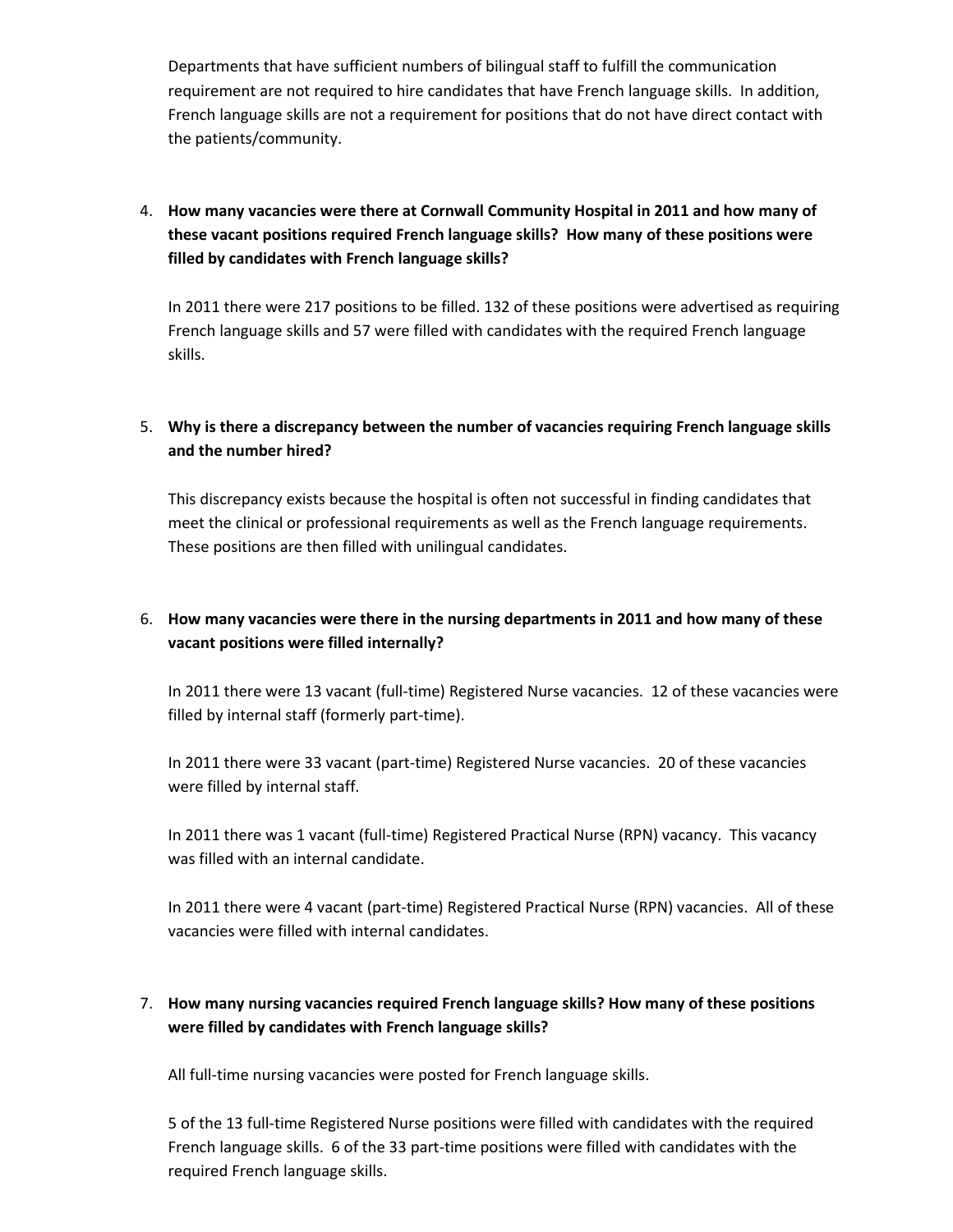The 1 full-time Registered Practical Nurse position was filled with a candidate with the required French language skill.

### 8. **Is it possible for unilingual (English) staff to move from part-time to full-time under hospital policy?**

Yes. In 2009 the Board of Directors amended the hospital hiring policy to ensure that unilingual part-time staff were recognized for their experience, education and training. This was meant to prevent senior experienced staff from being by-passed in the selection process due to the French language requirement.

ONA has agreed through a letter of understanding which provides a manager the means to override the French Language Human Resources Plan in cases where other skills are critical to the unit's proper functioning at that time. Some of the Registered Nurse positions have been filled with internal candidates, and not all candidates met the French language requirement.

It is important to note that, because the hospital allows internal unilingual nurses into designated positions, our current external requirements for French is high in an attempt to maintain our inventory of nurses who speak French.

This practice has not been accepted by the OPSEU and CUPE unions. Registered Practical Nurses are covered under the CUPE contract.

In April 2012, as a result of more discussions, the Hospital has renewed an amended version of the Letter of Understanding with the Ontario Nurses Association, and has reached an agreement with CUPE to provide greater opportunities for their unilingual members while remaining cognizant of requirements to serve the community. Discussions are ongoing with the local OPSEU union.

## **9. How is French language proficiency determined? Are both oral and written proficiency required?**

Proficiency levels are determined through an independent agency providing language proficiency assessment.

Only oral proficiency is expected and assessed at Cornwall Community Hospital.

### **10. Are there levels of language proficiency?**

Yes. There are three levels: Limited , Functional and Superior.

*Limited (Intermediate):* At this level one has limited ability to work in French. Vocabulary is limited to that used in simple, non-technical, daily conversational usage. One can give simple instructions and discuss simple needs.